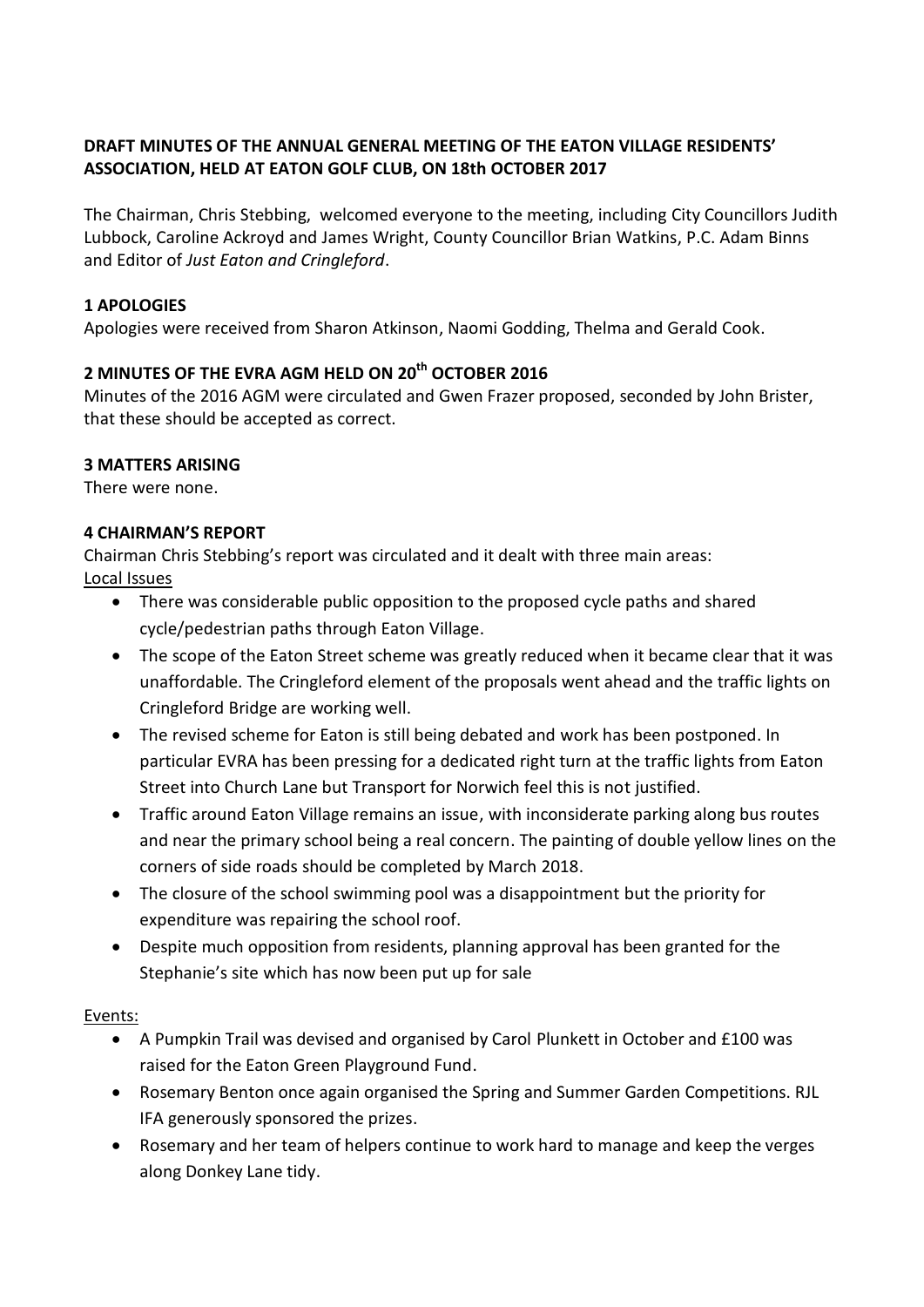- In April an Easter Egg Hunt was organised by Carol Plunkett at Eaton Green Playground and proceeds added to the Playground Fund.
- During May half-term Chris Stebbing ran a series of dyke dipping sessions on Marston Marsh and £58 was raised in donations for the Eaton Green Playground Fund.
- The main event of the year was the Scarecrow Festival in July, organised by Chris Stebbing. Notcutts and RJFL IFA sponsored the prizes. £180 was also raised from 13 garage sales and cake sales during the weekend. A successful Fun Day, organised by Vic Flute and held at the Cellar House completed the weekend's activities on the Sunday. Overall £485 was raised towards the Playground Fund. Chris Stebbing thanked all participants who helped to make the weekend a great success.

### Projects:

- EVRA's main project continues to be upgrading Eaton Green Playground and adding more play equipment. Sharon Atkinson leads this project and new equipment was installed in time for the summer holidays. Fundraising continues and more equipment will be bought as funds allow. £20,000 would be a great help, even more would be better. Chris Stebbing thanked all sponsors, donors and everyone who had supported these events.
- The EVRA website and Facebook pages are well read and, along with the Newsletters, help to keep residents informed about village issues.
- Chris Stebbing thanked the network of Newsletter distributors.

Chris finished his report by thanking the Committee for all their support and hard work during the past year. As well as supporting the fund-raising events, they had also been active in the establishment of Eaton as a Dementia Friendly Village. He also thanked our City and County Councillors for their support and advice.

After the Chairman's Report, there followed some questions and comments:

- 1. The traffic lights at Cringleford Bridge seem to be working quite well but at present there seems to be no link between these lights and those in Eaton Street. The Bluebell Road works will be an added problem. Chris Stebbing will follow this up with TfN once work continues.
- 2. Residents were anxious to know when the proposed work would start and how long it would last. Once the work begins, TfN has indicated that work will last for 9 weeks providing there are no unforeseen delays.
- 3. Some residents were surprised that Waitrose did not have strong views about the proposed road closures.
- 4. County Councillor Brian Watkins commented that it was unacceptable that the slip road should be closed for 5 weeks and that residents should make their views felt.
- 5. Bernard Godding noted that traffic was building up around the junction resulting in long queues.
- 6. Councillor Caroline Ackroyd observed the lights at the Eaton Street junction at 8.35am and noted that of 70 cars turning into Church Lane, 30 did so when the lights were red. Similarly at 4.55pm. The right turn needs to be looked at again.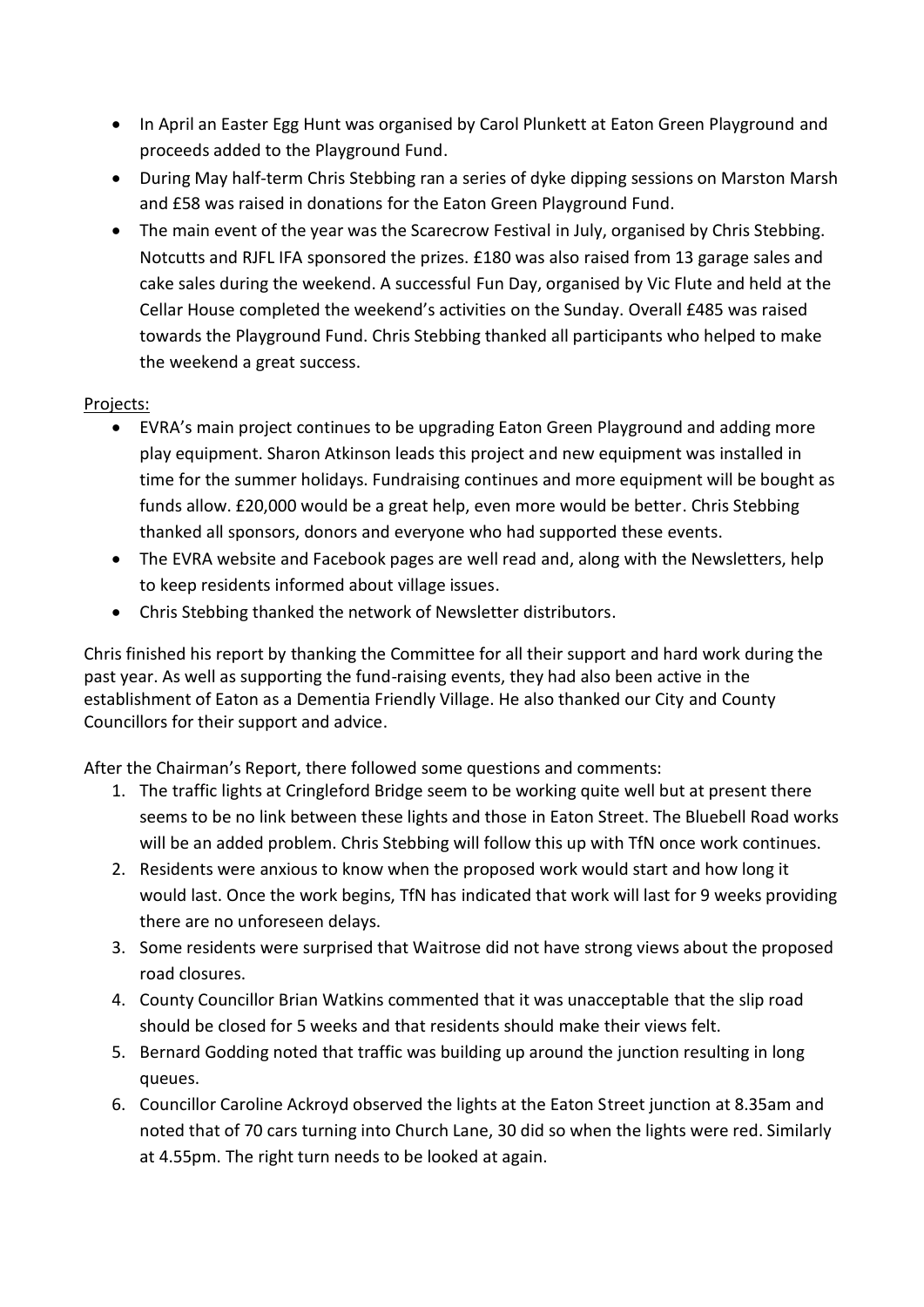- 7. Residents felt that the officers of TfN appear to take no account of the opinions of people with local knowledge.
- 8. Chris Stebbing felt that all decisions seemed to be made on modelling not real evidence. Councillor Watkins agreed.
- 9. The question of opening the Greenways/Sunningdale link was raised but it was pointed out that the roadway is narrower now and there are often long queues at the Sunningdale/Newmarket Road junction.

### **5 VICE-CHAIRMAN'S REPORT**

This was circulated and Vic began by thanking Chris Stebbing for his tenacity in pursuing TfN, and topics dealt with included the following:

- The change to having two newsletters each year and using Just Eaton and Cringleford as a means of updating residents on a monthly basis.
- Liaising with the police.
- Co-ordinating a village speed watch and the need for more volunteers to help carry out speed checks.
- The Fun Day was a great success. Most activities cost 10p and were suitable for all members of the family. Some new games had been added this year but more would be still be welcome. Vic thanked everyone who had supported this event especially Victoria and Graham MacDonald of the Cellar House and Lucy Carne of Reality Estate Agents.
- Monday Morning Movies failed to attract an audience so this has been replaced by Tuesday at Two on the first Tuesday of each month. This is being offered in October and November to see if it is worth continuing.
- This year's Pumpkin Trail will take place on October  $31<sup>st</sup>$  from 4-7 pm.
- Santa's Grotto will not take place this year.
- CAMEO (Come And Meet Each Other) is a group which has been set up to give people who are lonely, living with dementia and their companions a chance to meet and chat over a cup of tea and take part in shared activities if they wish. These meetings will be held every  $4<sup>th</sup>$ Wednesday of the month between 2.30pm and 4pm in St Andrew's Church Hall.

## **6 TREASURER'S REPORT AND PRESENTATION OF ACCOUNTS FOR YEAR ENDING 31st MARCH 2017**

The Treasurer thanked residents for their generosity with subscriptions which have reached £1,181 already, and their continued generous support for the play area with contributions so far reaching £5,122.74. Copies of the accounts which had been scrutinised by Ken Land were circulated. Kath Westwell proposed that the accounts should be signed as correct and this was seconded by Carol Plunkett.

### **7 REPORT ON THE WORK BY OUR COUNCILLORS IN THE VILLAGE**

 **County Councillor Brian Watkins** commended the work of EVRA on making the village a better place. He, along with EVRA, will be badgering TfN in the next few weeks to secure a dedicated right turn at the Eaton Street traffic lights. There is a small amount of money available for minor highways work and he would welcome suggestions from residents on how it might be spent. The County Council must make more cuts in the next financial year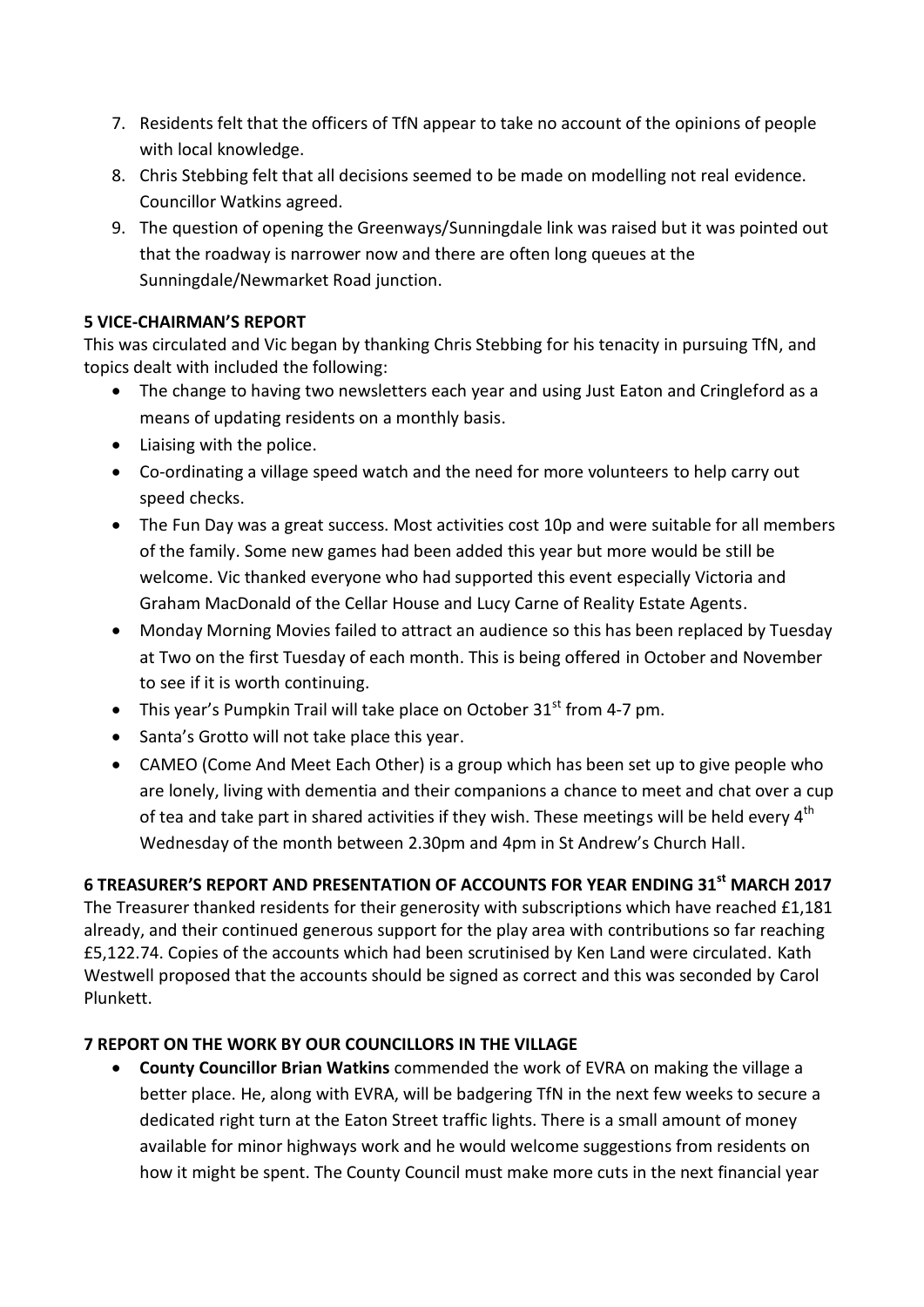and the survival of the mobile library cannot be taken for granted. Councillor Watkins urged residents to support the library in a forthcoming public consultation and make their views known.

- **City Councillor Judith Lubbock** reported that she and City Councillor Caroline Ackroyd had been to see the planning officers at City Hall to try to establish why the play area on the Persimmon estate had not been adopted by the Management Committee. Another bad winter would mean more flooding in the play area with no one taking overall responsibility. The reason appears to lie with the Council's solicitors who are trying to reach an agreement with Persimmon. Councillor Lubbock has written to Persimmon and Councillor Ackroyd has written to the Chairman of the Residents' Management Committee who are also responsible for the maintenance of Howarth Way but things are at a standstill.
- Councillor Lubbock reported that two trees had been planted on Abinger Way to discourage people from parking there but parking continues. Enforcement action is taking place over changes to a dwelling in Nutfield Close.
- The cycle path is working quite well although the Council refused to paint a central white line for pedestrians as they felt the dimensions did not comply. A resident commented that cyclists should at least have and use a bell.
- **City Councillor James Wright** reported that the Boundary Commission for England is proposing to extend Norwich South constituency into Eaton and Cringleford. The ward boundaries will be redrawn in the next twelve months. Councillor Wright urged residents to become involved with the reviews and emphasise the strong sense of community that exists.
- Councillor Wright informed residents that Norwich City Council will match fund raising projects by 50% up to £51,000.
- The Citizen's Portal is due to be launched in November 2017 on the Council's website where information about the various areas of Norwich will be made available to the public.

### **8 ELECTION OF THE COMMITTEE FOR 2017-18**

| Chairman         | Chris Stebbing, proposed by Rosemary Benton and seconded by Joy Davidson   |
|------------------|----------------------------------------------------------------------------|
| Vice-Chairman    | Vic Flute, proposed by Sarah Cross and seconded by Elizabeth Groves        |
| <b>Secretary</b> | Patricia Seadon, proposed by Liz Pierce and seconded by Margaret Bamford   |
| <b>Treasurer</b> | Sarah Cross, proposed by Gwen Frazer and seconded by Kath Westwell         |
| <b>Committee</b> | Sharon Atkinson, Rosemary Benton, Carol Plunkett, Naomi Godding, Valli Rao |
|                  | Bernard Godding, Jane Miller, Kath Westwell, proposed by James Wright and  |
|                  | seconded by John Brister                                                   |

## **9 APPOINTMENT OF THE SCRUTINEER FOR THE ACCOUNTS**

Ken Land, who had audited the accounts for many years, had offered to continue as scrutineer. He was proposed by Sarah Cross and seconded by Caroline Ackroyd.

### **10 ANY OTHER BUSINESS**

 Robert Farman, a Norfolk Car Club member, expressed his exasperation that nearly all the available cars were in the city centre. Chris Stebbing replied that spaces had been proposed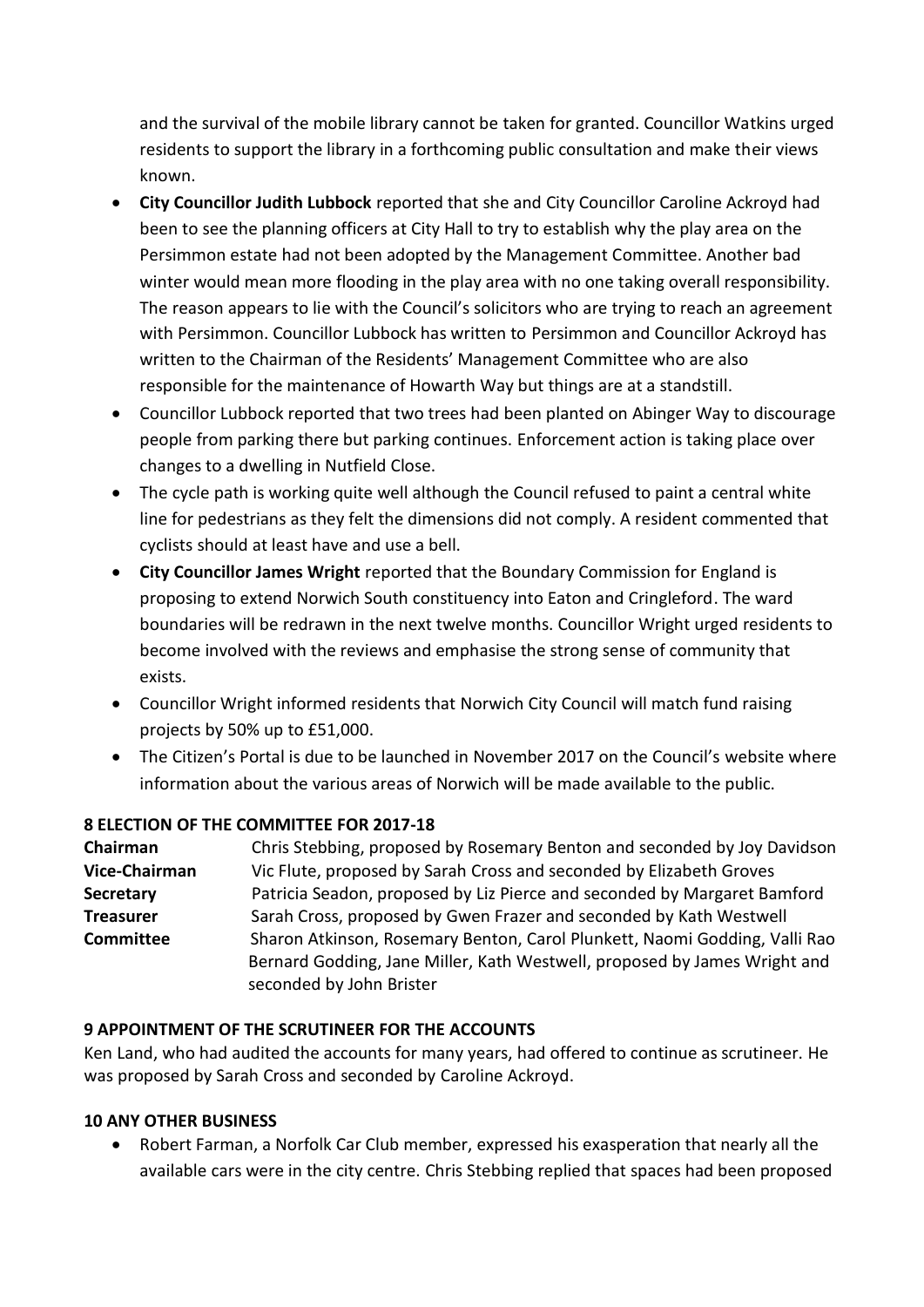near the Church of the Latterday Saints and in Duverlin Close. The delay was caused by a lack of money to buy the cars. Mr Farman wondered whether it would be possible to put pressure on the Council to provide a car for the Eaton area as at present there is no incentive to drive to the nearest bay in Waldeck Road. Councillor Lubbock commented that the Council are promoting the scheme but have to be sure the car will be used. Chris Stebbing said he is aware of people who have expressed an interest and he will work with Councillor Lubbock to try to push this forward.

 A resident noted that the road sign on Burhill Close is rusting away. The Councillors will take this matter up with the Council who will deal with the sign.

## **(SHORT INTERVAL)**

### **NEIGHBOURHOOD POLICING – PC Adam Binns**

PC Binns is one of seven police officers whose job it is to support the needs of local communities in the county. PC Binns deals with the whole of Norwich and has to find out what residents need and respond to that. Although Eaton has a low crime rate it is still serviced by the police. PC Binns talked about his work in local communities.

### **THE MAIN POINTS ARISING FROM THE TALK**

- During a consultation period in early January, local communities had been approached to list and prioritise issues affecting their neighbourhoods.
- Contact was made by Social Media, visits and meetings.
- Social Media is very important as it reaches a large number of people.
- Eaton's priority was Illegal Parking in particular near the Primary School. Police visited the school and conducted assemblies advising parents and discussing road safety issues. The school must also remain proactive in this area.
- Bernard Godding pointed out that parking on pavements is a hazard for wheelchair users. In the end it comes down to the attitude of drivers.
- PC Binns will support the local Speedwatch initiative once it is up and running.
- Although double yellow lines have been painted in some areas, people still park on the lines. At present there is no answer as there are not enough people to police this.
- Although there is very little crime in Eaton, rogue trading is an ongoing issue. Trading Standards are going to set up a No Cold Calling Zone but before that is done there will be a consultation period.
- Liz Pierce suggested a list of known rogue traders be put on the EVRA website.
- City Councillor James Wright commented that Trading Standards advice is to photograph the offending vehicle etc which is very helpful in identifying these people.
- PC Binns underlined that details of the vehicle are crucial although offenders often park away from homes.
- Cameras placed around the City give automatic number plate recognition.
- PC Binns advised residents to report anything suspicious to the Police or Trading Standards.